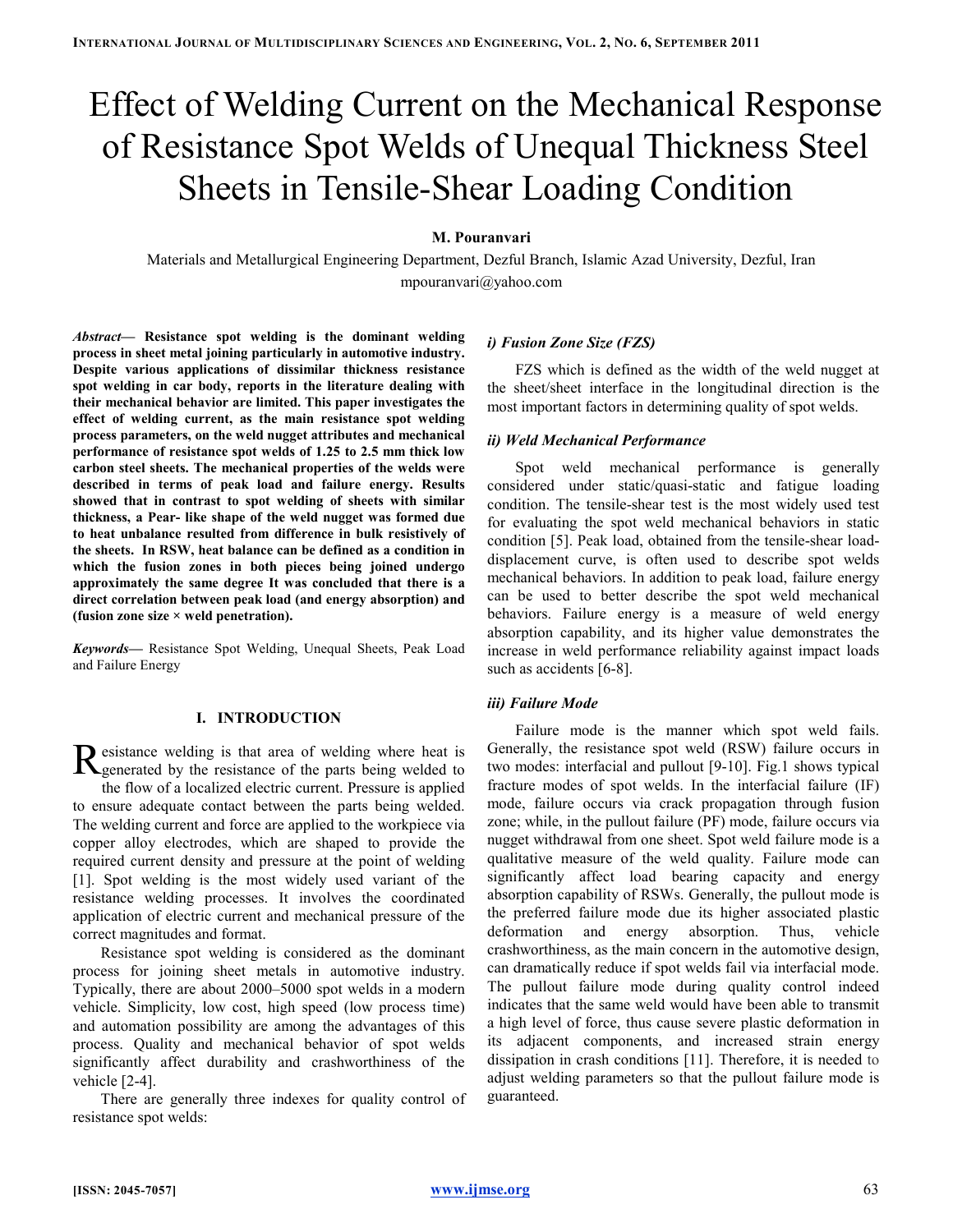

Fig.1: Schematic representation of main failure modes of spot welds: (a) interfacial and (b) pull-out

The majority of investigations on spot welding have been carried out on welding two sheets with equal thickness. In practice, this is typical of many applications in general engineering, domestic appliances and building industries. However, in automotive body in-white applications, the majority of welds are between two dissimilar thicknesses [1], [5]. Despite various applications of dissimilar thickness RSWs, reports in the literature dealing with their mechanical behavior are limited. Therefore, this paper aimed at investigating the effect of welding current, as the main resistance spot welding process parameters, on the weld nugget attributes and mechanical performance.

## II. EXPERIMENTAL PROCEDURE

The 1.25 mm and 2.5 mm thick uncoated low carbon steel of the type used in the automotive industry were used in the investigation. The chemical composition of the steels is given in Table I. The microstructure of both steel sheets exhibits a ferritic structure.

TABLE I CHEMICAL COMPOSITION OF TEST MATERIALS (WT %)

| Base metal |      | Mn      | Si   |      |
|------------|------|---------|------|------|
| 1.25<br>mm | 0.08 | 0.21    | 0.0. | 0.05 |
| 2.5<br>mm  | 0.05 | 20<br>∩ | 0.05 | 0.01 |

Spot welding was performed using a 120 kVA AC pedestal type resistance spot welding machine, controlled by a PLC. Welding was conducted using a 45-deg truncated cone RWMA Class 2 electrode with 8-mm face diameter. In all experiments, welding time, electrode force and holding time were kept constant at 0.2s, 4.2 kN and 0.6 s, respectively. Welding urent was varied from 7 to 13.5 kA.

Fig. 2 shows the tensile-shear sample dimensions. Static tensile-shear tests were performed at a cross head of 2 mm/min with an Instron universal testing machine. The peak load and the failure energy were extracted from the load displacement curve. The failure energy was calculated as the area under the load displacement curve up to the peak load. It should be



Fig. 2: Tensile-shear specimen dimensions

noted that the total energy when the specimen finally fails is not quite relevant to a weld's performance but it reflects more on the influence of the specimen rather than the spot weld [5]. Failure mode was determined from the failed samples. Samples for metallographic examination were prepared using standard metallography procedure. Optical microscopy was used to examine the microstructures and to measure the physical weld attributes (i.e., weld nugget size and weld penetration).Before and after complete separation in the tensile-shear test, failure location of the samples was examined by optical microscope.

## III. RESULTS AND DISCUSSION

## A. Weld Macrostructure

Fig. 3(a) shows a typical macrostructure of the spot welds between two dissimilar thickness low carbon steel. As can be seen, joint region consists of three different microstrutural regions, namely:

i) Fusion Zone (FZ) which is melted during welding process and is resolidified showing a cast structure. Macrostructure of the weld nugget consists of columnar grains.

ii) Heat affected zone (HAZ) which is not melted but undergoes microstructural changes.

iii) Base metal (BM)





Fig. 3: A typical macrostructure of dissimilar thickness RSW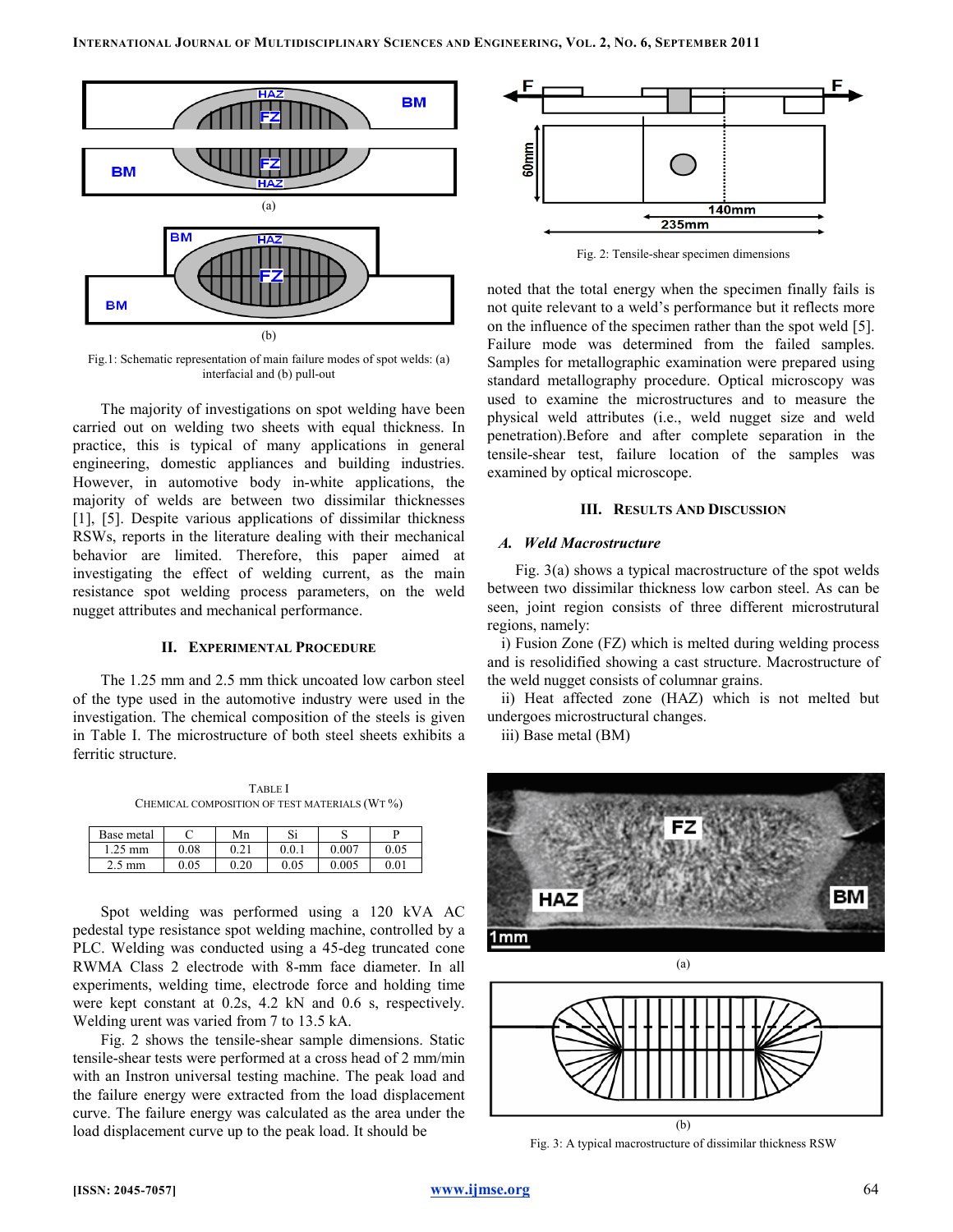Fig. 3(b) shows a schematic representation of weld nugget in dissimilar thickness resistance spot welds. As can be seen in Fig. 3(a) and Fig. 3(b), Pear- like shape of the weld nugget (heat unbalance) is one of the interesting features of the weld nugget. In RSW, heat balance can be defined as a condition in which the fusion zones in both pieces being joined undergo approximately the same degree of heating and applied pressure. It describes the ideal situation when a symmetric weld (with equal depth of nugget penetration) is made. Heat balance is influenced by the relative thermal and electrical conductivities of the materials to be joined, the geometry of the weldment, and the geometry of the electrodes [12]. In the case of dissimilar thickness, bulk resistance of thicker sheet is lager than that of the thinner sheet. This leads to an asymmetric weld nugget (i. e. penetration of the weld nugget into the thicker sheet is larger than that of the thinner sheet). This can be overcome by using electrodes of two different diameters or by inserting a high-resistivity tip in one electrode. The smaller electrode or the one with high-resistivity insert should be placed against the thinner of the two sheets.

# B. Effect of Welding current on the Weld Attributes

Fig. 4 shows the effect of welding current on the FZ size (i. e the size of weld nugget at sheet/sheet interface). As can be seen, generally, the FZ size is increased as the welding current increases. The amount of heat generated at the sheet-to-sheet interface during the spot welding process is mainly responsible for nugget formation and its strength. Generated heat during resistance spot welding can be expressed as follows:

$$
Q = R I_w^2 t_w \tag{3}
$$

Where, Q, R, Iw and tw are generated heat, electrical resistance, welding current and welding time, respectively. Therefore, increasing welding current increases the FZ size, however, the as can be seen in Fig.4, the rate of weld nugget growth is not constant over the welding current range. As can be seen, FZ size versus welding current curve can be divided in four regions:

## Region I (Incubation period)

In this region, fusion does not occur. As can be seen a minimum welding current of 8.5 kA is needed to formation fusion zone.

#### Region II (Rapid weld growth period)

As can be seen, the weld nugget growth rate in 8.5 to 10.5 kA welding current is high.

## Region III (Slow weld nugget growth)

As can be seen, in the range of 10.5 to 12.5 kA of welding current, the weld nugget growth becomes slower. This can be related to the reduction of dynamic resistance of the weld nugget by increasing welding current.

## Region IV (Expulsion)

As can be seen, increasing beyond 12.5 kA leads to reduction in FZ size due to expulsion (i.e., molten metal ejection from the weld nugget).





Fig. 5: Effect of welding current on the weld penetration

Fig. 5 shows the variation of the relative fusion penetration (measured as the penetration depth in each sheet divided by the sheet thickness) with welding time for two sides. As can be seen, fusion penetration percent in the thicker sheet is larger than that of the thinner sheet. This can be related to the higher bulk electrical resistance of the thicker sheet compared to the thinner sheet.

#### C. Tensile-shear Mechanical Performance

Fig. 6(a) shows the effect of welding current on the peak load. As can be seen increasing welding current leads to increasing peak load. This is due to increasing FZ size and weld penetration. Fig.  $6(b)$  shows the effect of (FZ size  $\times$  weld penetration) on the peak load. As can be seen, there is a direct correlation between FZ size  $(D) \times$  weld penetration  $(P)$ . To establish a relationship between weld attributes and peak load, the following relation was developed mathematical regression:

$$
Peak\;Load = 0.6482\; PD + 3.2467
$$

Fig. 7(a) shows the effect of welding current on the failure energy. As can be seen increasing welding current leads to increasing failure energy. This is due to increasing FZ size and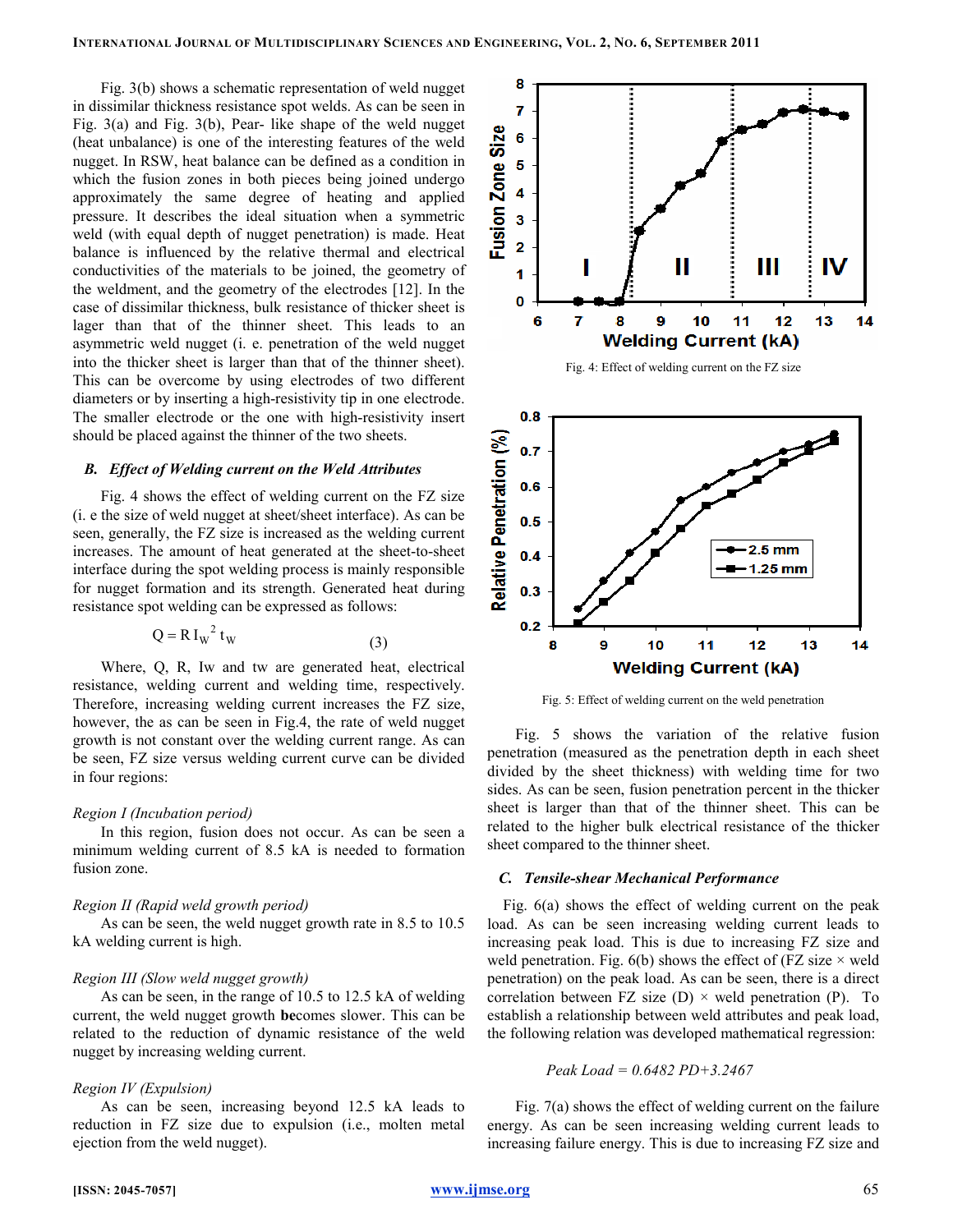weld penetration. Fig. 7(b) shows the effect of (FZ size  $\times$  weld penetration) on the failure energy. As can be seen, there is a direct correlation between FZ size (D)  $\times$  weld penetration (P). To establish a relationship between weld attributes and peak load, the following relation was developed mathematical regression:

# Failure Energy = 11.107 PD-24.976

As can be seen, increasing welding current beyond 9 kA alters failure mode from interfacial to pullout mode. This is due to increasing FZ size. Increasing FZ size, increases the weld nugget resistance against interfacial (i.e., shear) failure. It is well known that there is a critical FZ size above which the pullout failure mode is guaranteed. As can be seen in Fig. 7, the failure energy of the spot welds failed in IF mode is much lower than that of failed in PF mode due to little plastic deformation associated with interfacial failure process.

# IV. CONCLUSION

- 1) In contrast to spot welding of sheets with similar thickness, a Pear- like shape of the weld nugget was formed due to heat unbalance resulted from difference in bulk resistively of the sheets.
- 2) Increasing welding current beyond 9 kA alters the failure mode from interfacial to pullout mode.
- 3) Weld nugget size and weld fusion penetration are the main controlling factors for spot weld quality in terms of peak load and energy absorption.
- 4) Direct correlation between peak load (and energy absorption) and (FZ size  $\times$  weld penetration) were found.



Fig. 6: (a) Effect of welding current on the peak load (b) effect of (FZ size  $\times$ weld penetration) on the peak load

Fig. 7: (a) Effect of welding current on the failure energy (b) effect of (FZ size  $\times$  weld penetration) on the failure energy